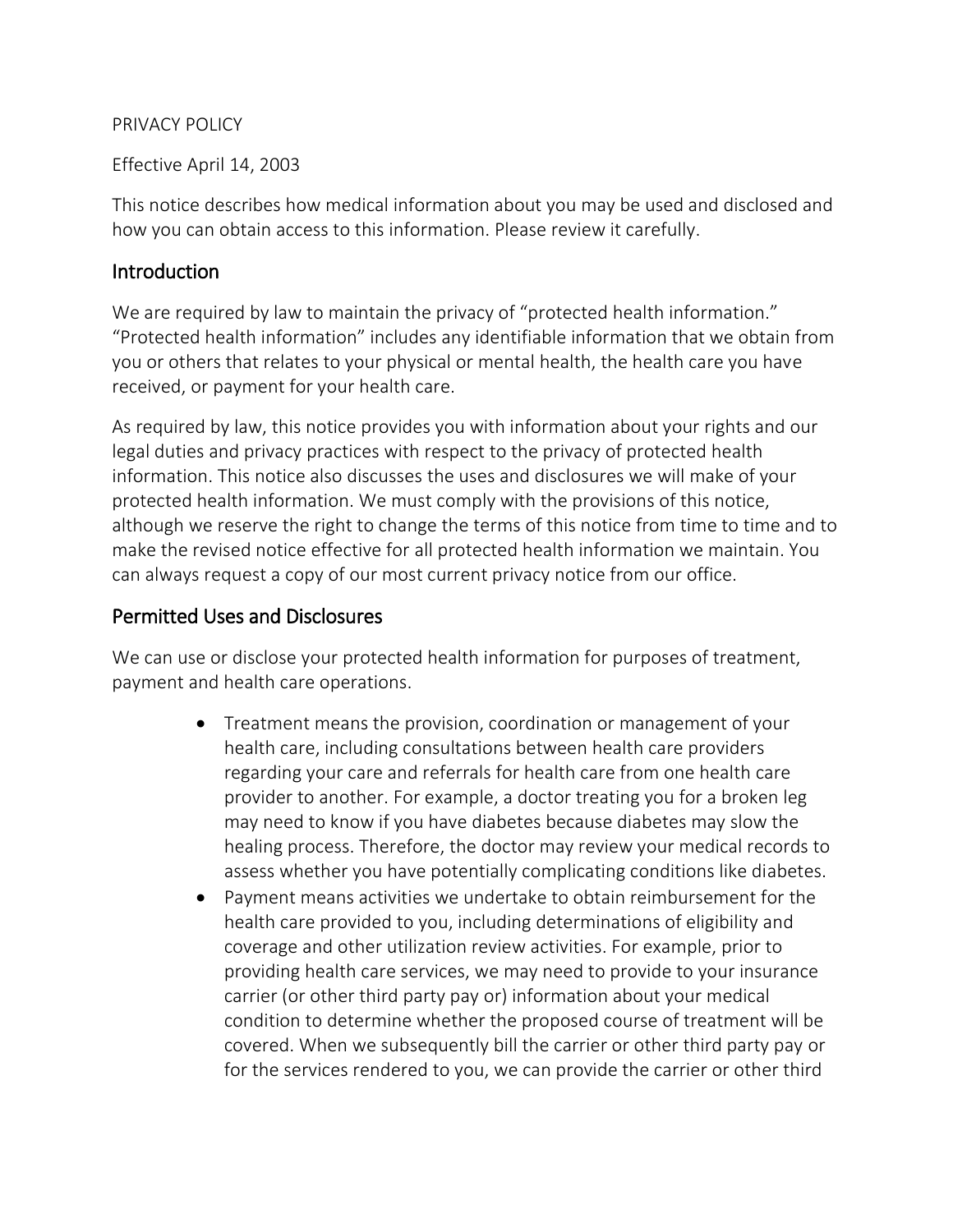party pay or with information regarding your care if necessary to obtain payment.

 Health Care Operations mean the support functions of our practice related to treatment and payment, such as quality assurance activities, case management, receiving and responding to patient complaints, physician reviews, compliance programs, audits, business planning, development, management and administrative activities. For example, we may use your medical information to evaluate the performance of our staff in caring for you. We may also combine medical information about many patients to decide what services are not needed, and whether certain new treatments are effective.

## Disclosures Related To Communications With You Or Your Family

We may contact you to provide appointment reminders or information about treatment alternatives or other health-related benefits and services that may be of interest to you or relate specifically to your medical care through our office. For example, we may leave appointment reminders on your answering machine or with a family member or other person who may answer the telephone at the number that you have given us in order to contact you.

We may disclose your protected health information to your family or friends or any other individual identified by you when they are involved in your care or the payment for your care. We will only disclose the protected health information directly relevant to their involvement in your care or payment. We may also use or disclose your protected health information to notify, or assist in the notification of, a family member, a personal representative, or another person responsible for your care of your location, general condition or death. If you are available, we will give you an opportunity to object to these disclosures, and we will not make these disclosures if you object. If you are not available, we will determine whether a disclosure to your family or friends is in your best interest, and we will disclose only the protected health information that is directly relevant to their involvement in your care.

We will allow your family and friends to act on your behalf to pick up prescriptions, medical supplies, X-rays, and similar forms of protected health information, when we determine, in our professional judgment, that it is in your best interest to make such disclosures.

## Other Situations

*Organ and Tissue Donation.* If you are an organ donor, we may release medical information to organizations that handle organ procurement or organ, eye or tissue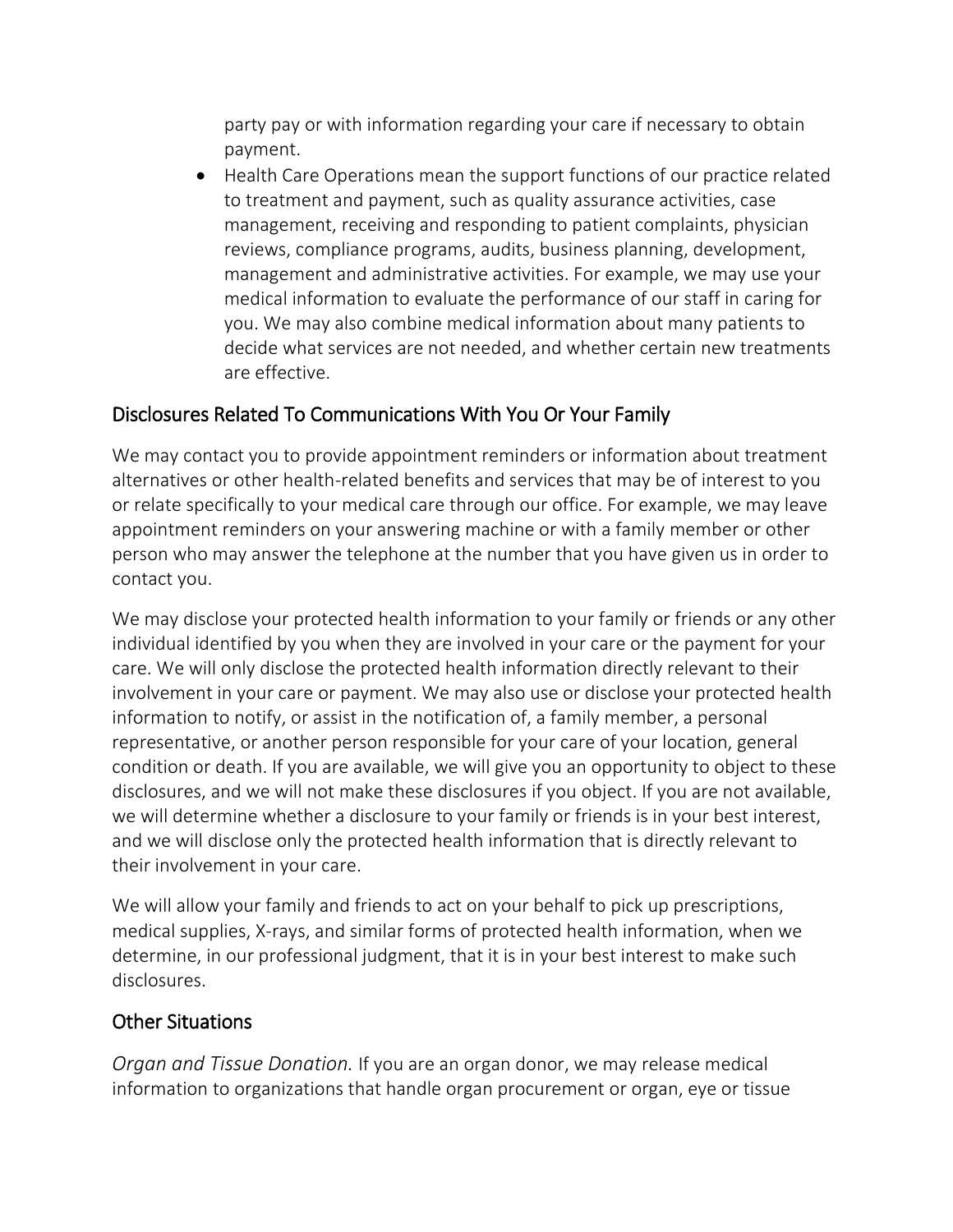transplantation or to an organ donation bank, as necessary to facilitate organ or tissue donation and transplantation.

*Military and Veterans.* If you are a member of the Armed Forces, we may release medical information about you as required by military command authorities. We may also release medical information about foreign military personnel to the appropriate foreign military authority.

*Public Health Risks*. We may disclose medical information about you for public health activities. These activities generally include the following:

- To prevent or control disease, injury or disability
- To report births and deaths
- To report victim of abuse, neglect, or domestic violence
- To report reactions to medications
- To notify people of product, recalls, repairs or replacements
- To notify a person who may have been exposed to a disease or may be at risk for contracting or spreading a disease or condition

*Health Oversight Activities.* We may disclose medical information to federal or state agencies that oversee our activities. These activities are necessary for the government to monitor the health care system, government programs, and compliance with civil rights laws. We may disclose protected health information to persons under the Food and Drug Administration's jurisdiction to track products or to conduct post-marketing surveillance.

*Lawsuits and Disputes.* If you are involved in a lawsuit or dispute, we may disclose medical information about you in response to a court or administrative order. We may also disclose medical information about you in a response to a subpoena, discovery request or other lawful process by someone else involved in the dispute.

*Law Enforcement.* We may release medical information if asked to do so by a law enforcement official:

- In response to a court order, subpoena, warrant, summons or similar process
- To identify or locate a suspect, fugitive, material witness, or missing person
- About the victim of a crime if, under certain limited circumstances, we are unable to obtain the person's agreement
- About a death we believe may be the result of a criminal conduct
- About criminal conduct on our premises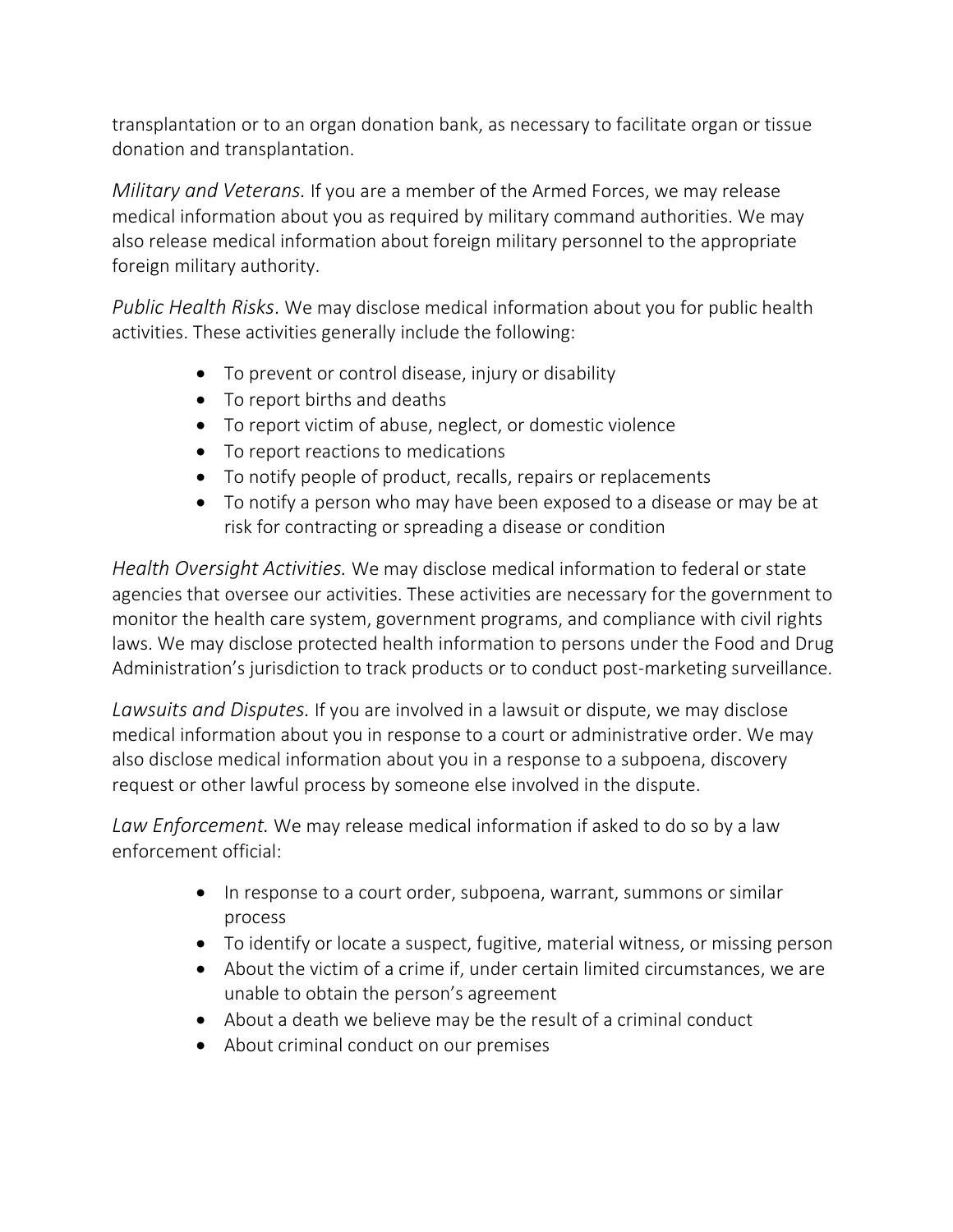• In emergency circumstances to report a crime; the location of the crime or victims or the identity, description or location of the person who committed the crime

*Coroners, Medical Examiners and Funeral Directors*. We may release medical information to a coroner or medical examiner. This may be necessary, for example, to identify a deceased person or determine the cause of death. We may also release medical information about patients to funeral directors as necessary to carry out their duties.

*Inmates*. If you are an inmate of a correctional institution or under the custody of a law enforcement official, we may release medical information about you to the correctional institution or law enforcement official. This release would be necessary for the institution to provide you with health care, to protect your health and safety or the health and safety of others, or for the safety and security of the correctional institution.

*Serious Threats.* As permitted by applicable law and standards of ethical conduct, we may use and disclose protected health information if we, in good faith, believe that the use of disclosure is necessary to prevent or lessen a serious and imminent threat to the health or safety of a person or the public.

*Disaster Relief.* When permitted by law, we may coordinate our uses and disclosures of protected health information with public or private entities authorized by law or by charter to assist in disaster relief efforts.

# Your Rights

- 1. You have the right to request restrictions on our uses and disclosures of protected health information for treatment, payment and health care operations. However, we are not required to agree to your request.
- 2. You have the right to reasonably request to receive communications of protected health information by alternative means or at alternative locations.
- 3. Subject to payment of a reasonable copying charge as provided by state law, you have the right to inspect or obtain a copy of the protected health information contained in your medical and billing records and in any other practice records used by us to make decisions about you, except for:
	- Psychotherapy notes, which are notes recorded by a mental health professional documenting or analyzing the contents of conversation during a private counseling session or a group, joint or family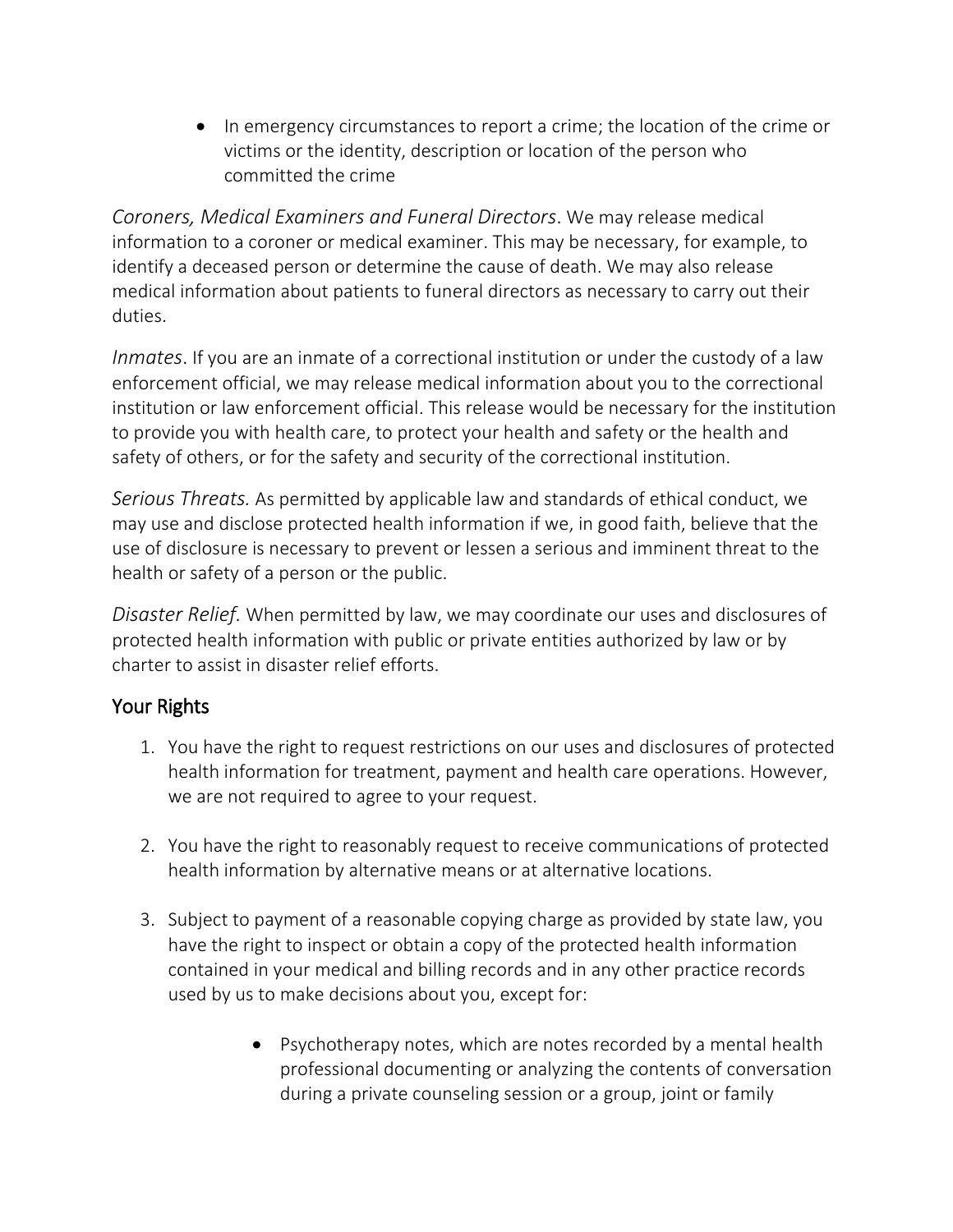counseling session and that have been separated from the rest of your medical record

- Information compiled in a reasonable anticipation of, or for use in, a civil, criminal, or administrative action or proceeding.
- Protected health information involving laboratory tests when your access is required by law
- If you are a prison inmate and obtaining such information would jeopardize your health, safety, security, custody, or rehabilitation or that of other inmates, or the safety of any officer, employee, or other person at the correctional institution or person responsible for transporting you
- If we obtained or created protected health information as part of a research study for as long as the research is in progress, provided that you agreed to the temporary denial of access when consenting to participate in the research
- Your protected health information is contained in records kept by a federal agency or contractor when your access is required by law
- If the protected health information was obtained from someone other than us under a promise of confidentiality and the access requested would be reasonably likely to reveal the source of the information

We may also deny a request for access to protected health information if:

- A licensed health care professional has determined, in the exercise of professional judgment, that the access requested is reasonably likely to endanger your life or physical safety or that of another person
- The protected health information makes reference to another person (unless such other person is a health care provider) and a licensed health care professional has determined, in the exercise of professional judgment, that the access requested is reasonably likely to cause substantial harm to such other person
- The request for access is made by the individual's personal representative and a licensed health care professional has determined, in the exercise of professional judgment, that the provision of access to such personal representative is reasonably likely to cause substantial harm to you or another person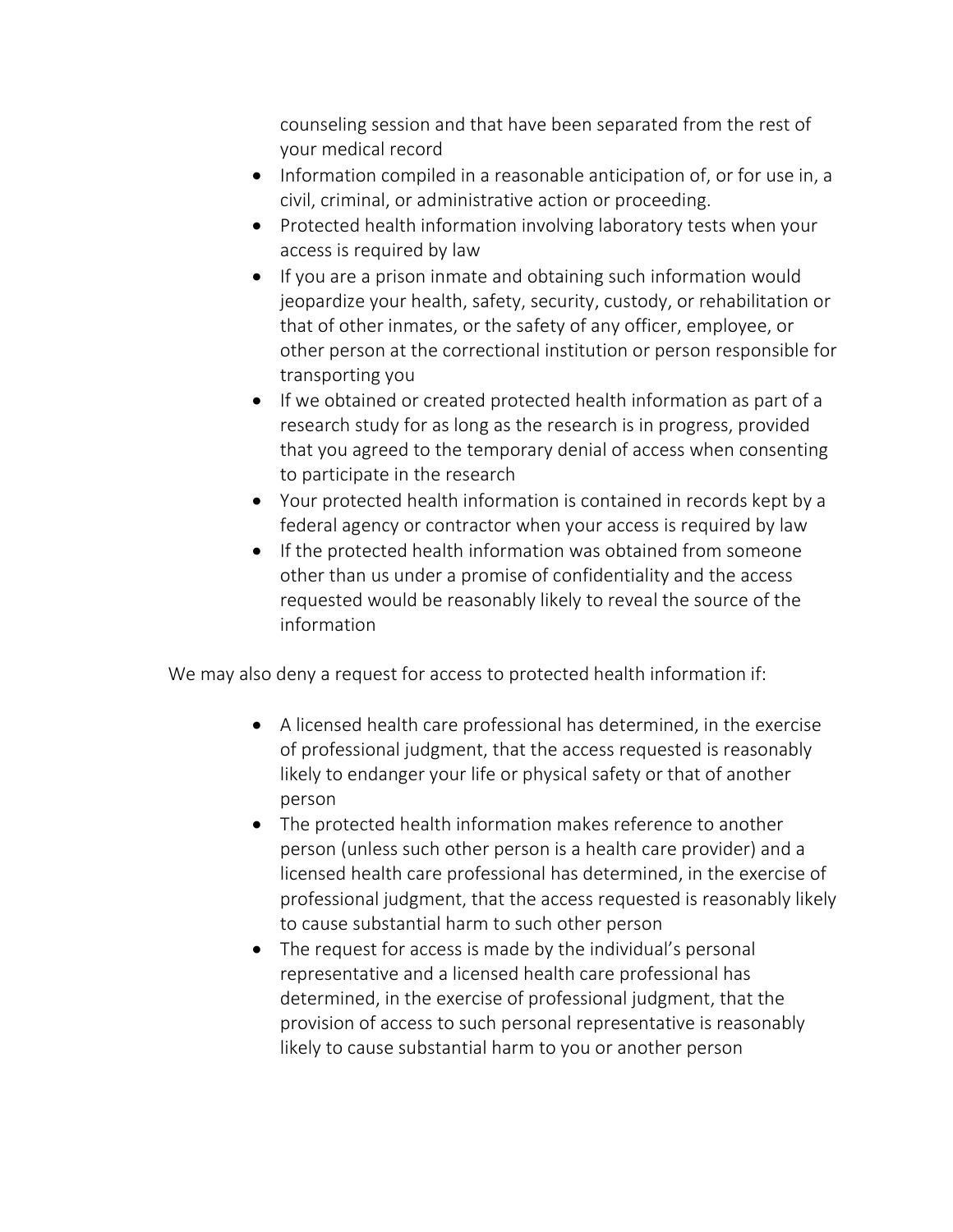If we deny a request for access for any of the three reasons described above, then you have the right to have our denial reviewed in accordance with the requirements of applicable law.

- 4. You have the right to request a correction to your protected health information, but we may deny your request for correction, if we determine that the protected health information or record that is the subject of the request:
	- Was not created by us, unless you provide a reasonable basis to believe that the originator of protected health information is no longer available to act on the requested amendment
	- Is not part of your medical or billing records
	- Is not available for inspection as set forth above
	- Is not accurate and complete

In any event, any agreed upon correction will be included as an addition to, and not a replacement of, already existing records.

- 5. You have the right to receive an accounting of disclosures of protected health information made by us to individuals or entities other than to you for the period provided by law, except for disclosures:
	- To carry out treatment, payment and health care operations as provided above
	- To persons involved in your care or for other notification purposes as provided by law
	- For national security or intelligence purposes as provided by law
	- To correctional institutions or law enforcement officials as provided by law
	- That occurred prior to April 14, 2003
	- That are otherwise not required by law to be included in the accounting
- 6. You have the right to request and receive a paper copy of this notice from us.
- 7. The above rights may be exercised only by written communication to us. Any revocation or other modification of consent must be in writing delivered to us.

## Complaints

If you believe that your privacy rights have been violated, you should immediately contact our Practice or our Privacy Officer. All complaints must be submitted in writing.